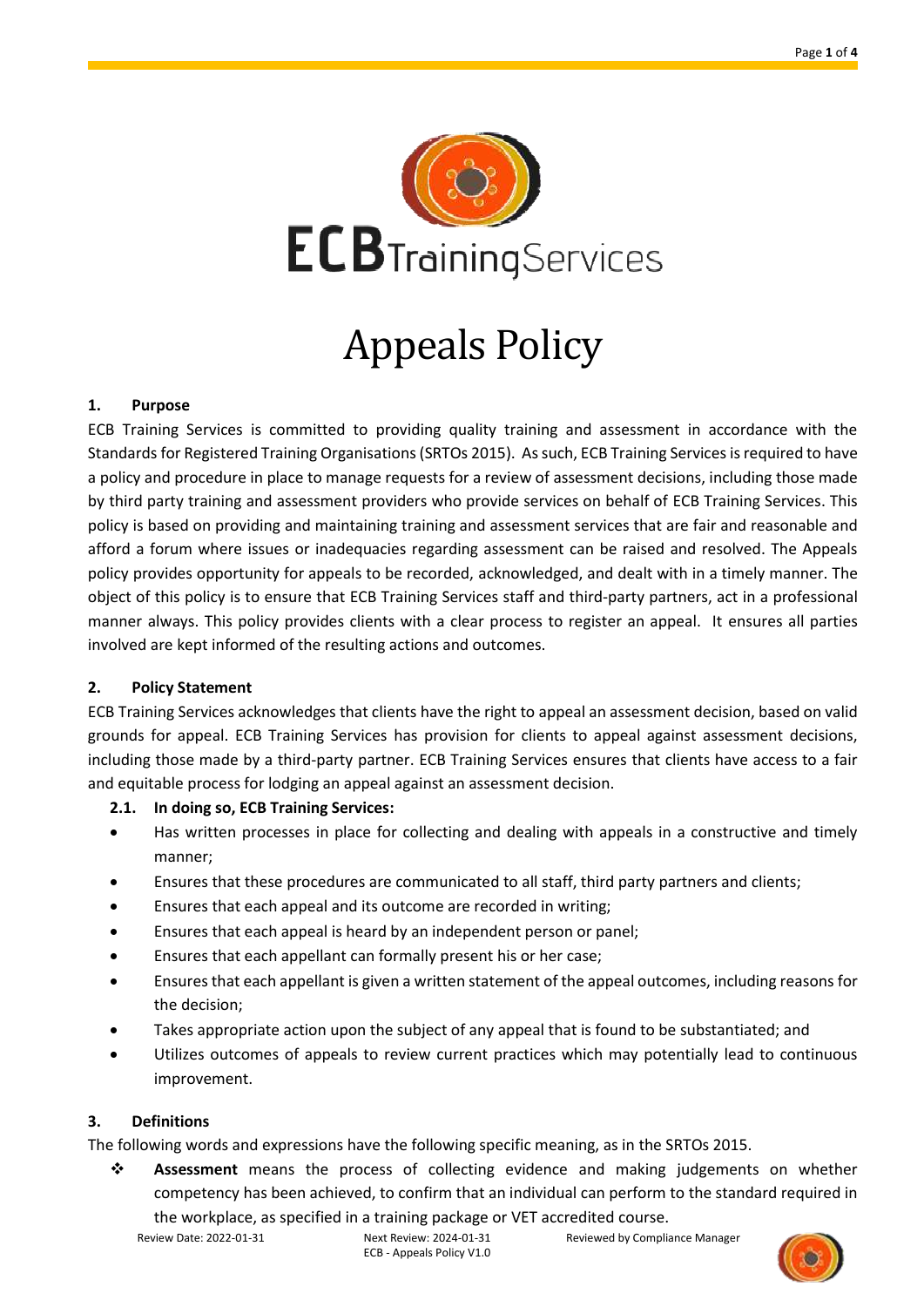❖ **Third-party** means any party that provides services on behalf of the RTO but does not include a contract of employment between an RTO and its employee.

# **4. Policy Principles**

# **4.1. Underpinning Principles**

- a) Clients have the right to lodge an appeal against an assessment decision if they feel they were unfairly treated during an assessment, and/or where they feel the assessment decision is incorrect and they have grounds for an appeal.
- b) The principles of natural justice and procedural fairness are adopted at every stage of the appeal process.
- c) The appeals policy is publicly available, via ECB Training Services [website.](https://www.ecbtraining.com.au/student-information)
- d) The appellant must provide detail of their appeal in writing using the ECB Appeals Lodgement Form.
- e) All appeals must be lodged within seven (7) calendar days of the date of the assessment result notification to the client.
- f) If the appeals process fails to resolve the appeal or the appellant is not satisfied with the outcome of the appeal, the matter will be referred to an independent third-party for review, at the request of the appellant. All costs incurred for the third-party review will be advised to the appellant.
- g) Every appeal is heard by a suitably qualified independent assessor or panel, who will be asked to make an independent assessment of the application.
- h) All appeals are acknowledged in writing and finalised as soon as practicable.
- i) ECB Training Services may charge a fee for the appeals process where an external assessor is engaged. Should this be the case, all costs incurred will be advised to the appellant.
- j) If the appeal will take more than sixty (60) calendar days to finalise ECB Training Services will inform the appellant in writing providing the reasons why more than sixty (60) calendar days are required. The appellant will also be provided with regular updates on the progress of the appeal.
- k) ECB Training Services strives to deal with appeal issues as soon as they emerge, to avoid further disruption or the need for a formal complaint process.
- l) All appeals will be handled 'In-Confidence' and will not affect or bias the progress of the participant in any current of future training.

## **5. Grounds for Appeal**

## **5.1. Valid grounds for an appeal against an assessment decision could include the following:**

- a) The judgement as to whether competency has been achieved and demonstrated was made incorrectly.
- b) The judgement was not made in accordance with the Assessment Plan.
- c) Alleged bias of the assessor.
- d) Alleged lack of competence of the assessor.
- e) Alleged wrong information from the assessor regarding the assessment process.
- f) Alleged inappropriate assessment process for the competency.
- g) Faulty or inappropriate equipment.
- h) Inappropriate conditions.

## **6. Appeal Outcomes**

**6.1. An investigation into an Appeal may result in one of the following outcomes:**

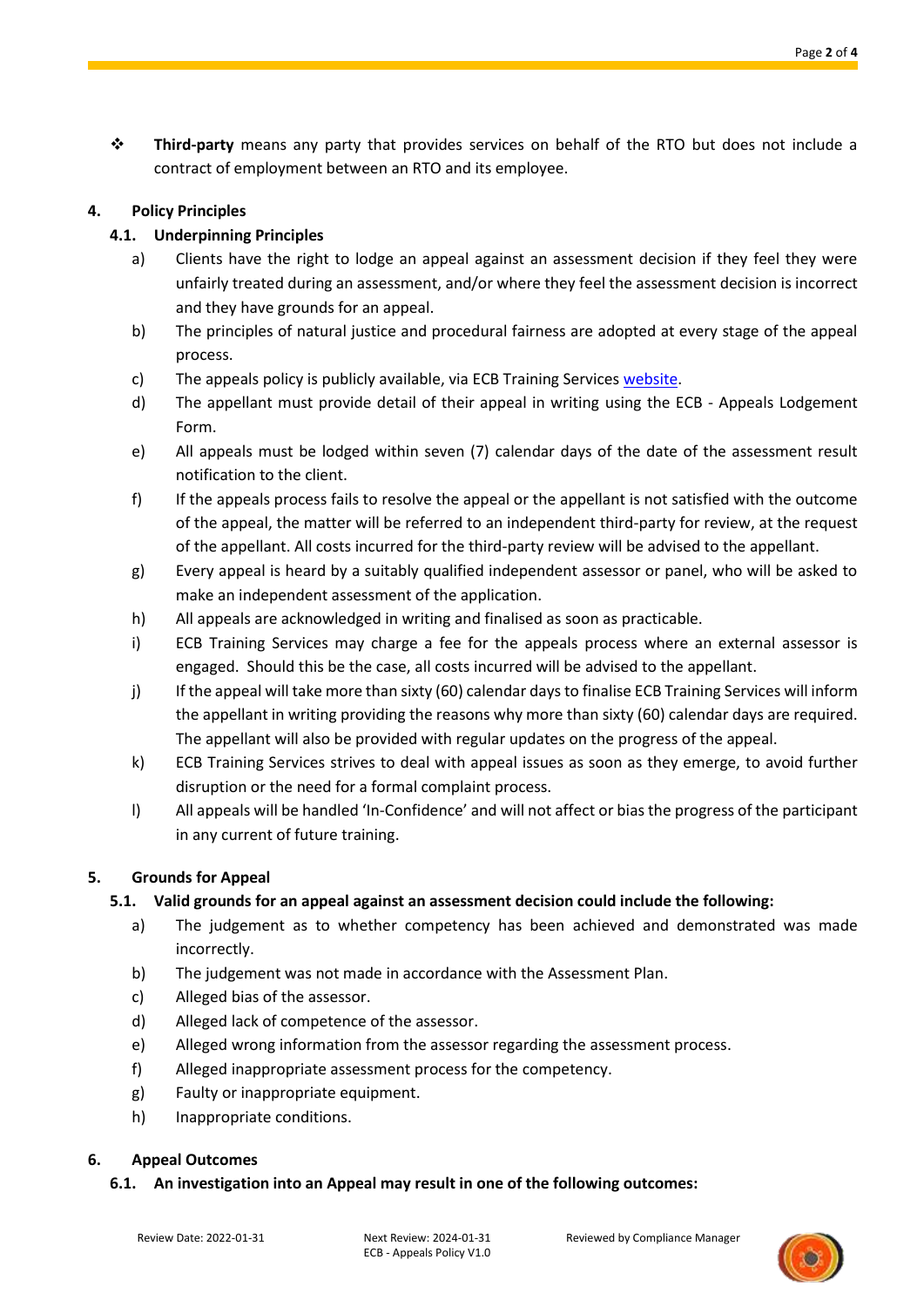- a) Appeal is upheld; in this event the following options will be available:
	- i. The original assessment will be re-assessed, potentially by another assessor.
- ii. Appropriate recognition will be granted.
- iii. A new assessment shall be conducted.
- b) Appeal is rejected; in accordance with ECB Training Services assessment policy the client will be required to complete at least one (1) of the following:
	- i. Undertake further training or experience prior to further assessment.
- ii. Re-submit further evidence.
- iii. Undertake a new assessment.

# **7. ECB Training Services Responsibilities**

The Director of ECB Training Services is the Appeals Resolution Officer. The Director may delegate responsibility for the resolution of the appeal if necessary. Details concerning the scope of the Appeals Policy are to be clearly displayed throughout the organisation and contained within the Staff Induction Process, Client Handbook and ECB Training Services website.

# **8. Appeals Process**

- **8.1. All appeals shall follow the below process:**
	- a) Appeals shall be discussed with
	- b) Appeal to be made in writing within 7 calendar days of notification of the assessment decision using the Appeals form.
	- c) A submitted Appeals form will constitute a formal appeal from the appellant. Further detail may be provided by the appellant verbally.
	- d) The Director ECB Training Services shall be informed of receipt of any appeal.
	- e) The Director ECB Training Services may delegate responsibility for the resolution of the appeal, as appropriate.
	- f) Appeals will be processed in accordance with ECB Appeals Procedure.
	- g) Appeals, where possible, are to be resolved within twenty-eight (28) days of the initial application.
	- h) In all cases the conclusion will be endorsed by the Director of ECB Training Services.
	- i) The appellant will be advised in writing of the outcome of their appeal, within seven (7) days of the resolution.
	- j) If the outcome is not to the satisfactory of the appellant, they may seek an appointment with the Director of ECB Training Services.
	- k) If the appellant is not satisfied with the decision, they have the option to seek outside assistance to pursue the appeal.

## **9. Access and Equity**

The ECB Training Services Access & Equity Policy applies. (See Access & Equity Policy)

## **10. Records Management**

Records of all appeals and their outcomes are maintained securely.

## **10.1. Records of appeals will include:**

- a) How the appeal was dealt with.
- b) The outcome of the appeal.
- c) The timeframes for resolution of the appeal.
- d) The potential causes of the appeal.
- e) The steps taken to resolve the appeal.